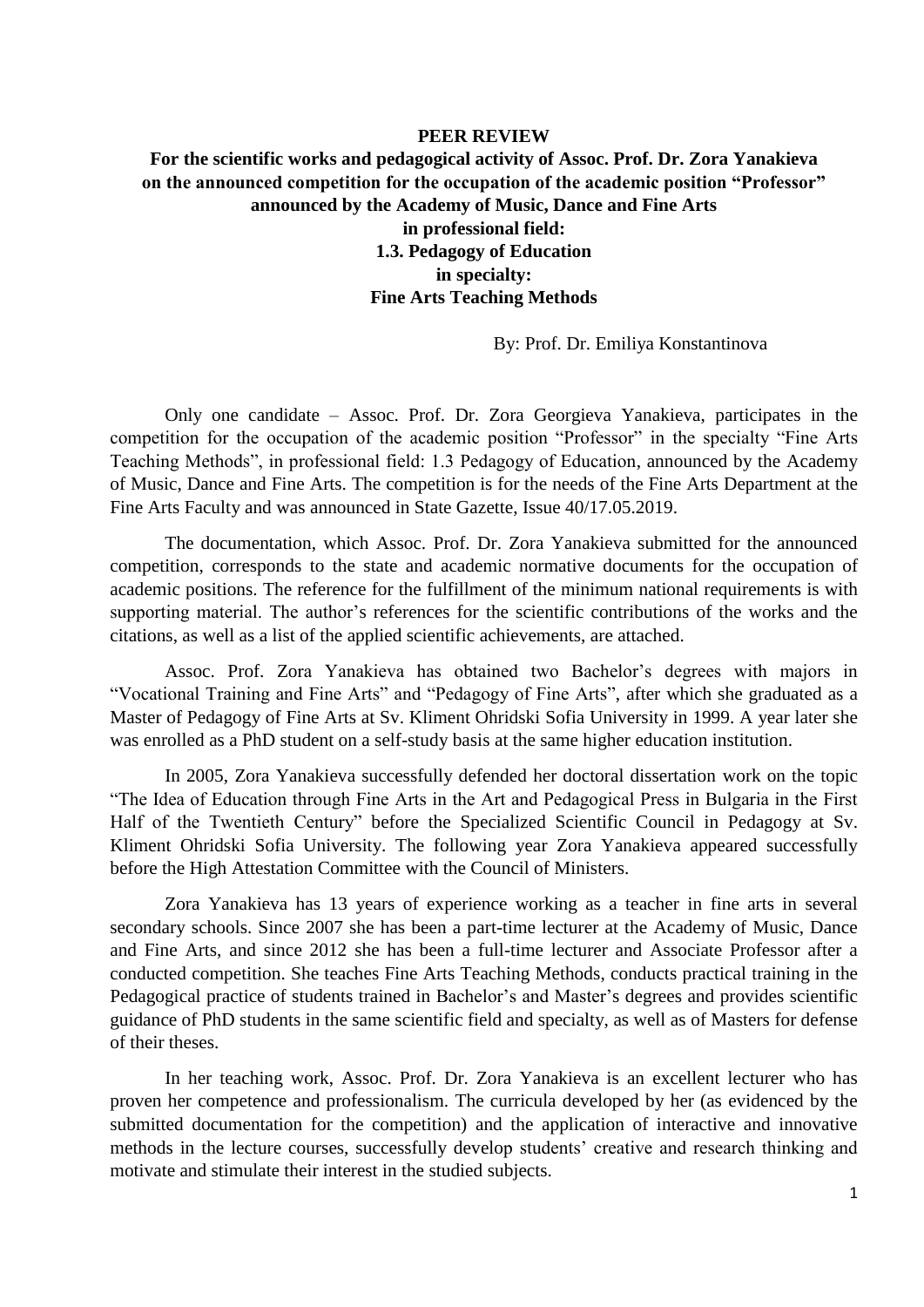She also organizes the preparation of doctoral training programs for the opening of PhD Program in "Applied and Fine Arts and Design" in field 8.2 Fine Arts.

Assoc. Prof. Dr. Zora Yanakieva has presented a large range of scientific works for the announced competition: articles, publications, monographs, academic textbook "Fine Arts. Methodology Exercises – Advanced Preparation Course" and a book on the basis of a dissertation thesis "Development of the Idea of Education Through Art in Bulgaria. First Half of XX century", co-authored with Prof. Dr. Neli Boyadzhieva (2/3 of the total volume of 231 pages are the candidate's own author development, as seen in the separation protocol).

Assoc. Prof. Dr. Zora Yanakieva is a member of various academic administrative structures at Prof. Asen Diamandiev Academy of Music, Dance and Fine Arts: Vice Chairman of the Control Secretary from 2015 to date; temporarily acting Dean of the Faculty of Fine Arts from September until December 2016; Secretary of the Attestation Committee of the same faculty in the period 2013 – 2017; member of Academic Council in the period 2014 – 2015.

A significant moment of the scientific work for this competition is the presented main habilitation work on the topic "Interactive Training in the Professional Education of Students in the Methodology of Fine Arts". In it the author shows deep theoretical knowledge and competences in the field of Pedagogy of Arts with students. The current conditions in Bulgaria predetermine the issue of the lack of a sufficiently high quality of education, which poses the need for the introduction of active and dialogical training, the purpose of which is to motivate the students. Interactive learning is the focus of research in the study of students in secondary education and less in higher education. Therefore, the research of Assoc. Prof. Dr. Zora Yanakieva appears timely and up-to-date and corresponds to the new educational requirements for higher quality. Moreover, it is one of a kind in Bulgaria in the field of fine arts education.

The study is presented in the following sections: introduction, four chapters and conclusion. The literature sources used are 132, and in addition, applications describing successfully completed written studies of students from the practical exercises in the process of teaching in fine arts methodology are presented.

Assoc. Prof. Dr. Zora Yanakieva states the subject, object and tasks of the studied topic in the introduction. The aim is to present a pedagogical model for interactive learning, including the organization and activities of the teacher and the students in seminars on the methodology of fine arts teaching, oriented towards the effective conduct and achievement of high results.

The first chapter justifies the actuality of the problem and the nature and the peculiarities of the interactive training in the professional training of students – art educators. The author presents the interactive and traditional didactic methods in the lectures and seminars. Their classification in tabular form /p.72/ is a very good idea and proves their usefulness for the achievement of greater efficiency and quality in the training process.

The second chapter theoretically brings out the essence, goals and objectives of the seminar exercises and their planning and implementation in an interactive mode – forms, group exercises system, didactic methods and approaches.

In the third chapter, the author develops a system of exercises for the conduct of seminars, in which an interactive model of training is applied, which is one of the main merits and qualities of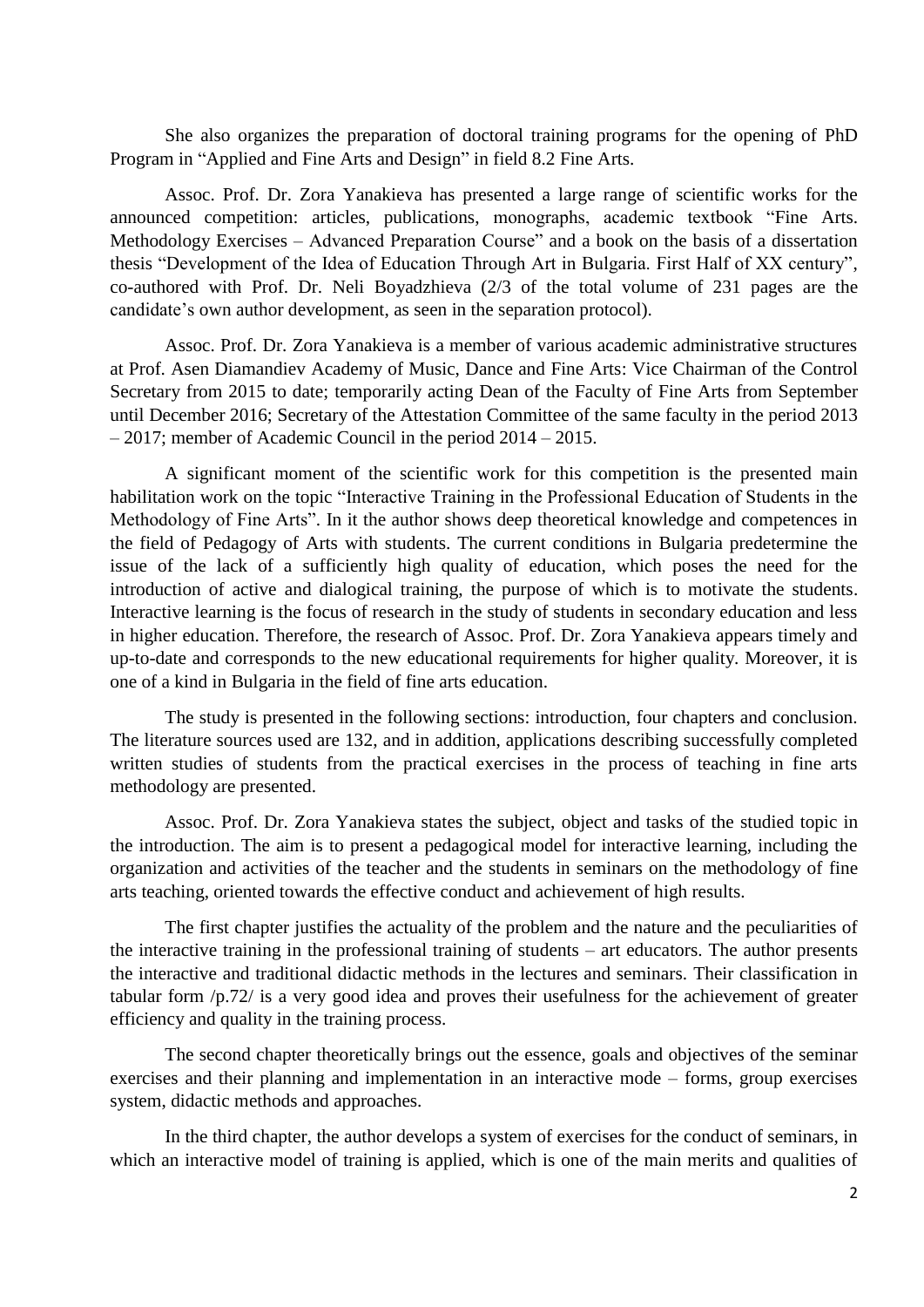the work. A classification of this system is made according to certain characteristics and indicators, which satisfy the needs of the appropriate methodology of academic education in the specialty "Pedagogy of Fine Arts Teaching". The author can be congratulated for the presented system of seminars, developed according to a certain structure – purpose, tasks, forms and content of the class, as well as the questions asked for discussion and the literature for the independent preparation of the students.

The fourth chapter deals with the diagnostic and evaluation of the achievements of the interactive learning of students. A comprehensive analysis of the learning activity has been carried out, in particular during the seminars, as well as of the strengths and weaknesses in the learning process in order to enhance the achievements and results of the students. Criteria are presented for the formation of assessment under a methodology, both of curricular and extra-curricular activity /p. 214-215/, which allows for a fair and objective assessment. In addition, indicators for selfassessment of students' professional skills and competences are developed.

In this work the author comes to her own conclusions, which prove the importance and significance of the problem posed and gives adequate solutions in the students' education by introducing an interactive mode.

The monograph "Motivation of Students in the Teaching of Fine Arts" at a volume of 184 pages was also presented for the announced competition in addition to the main habilitation work mentioned above.

The problem of motivation is addressed in connection with the education of students in secondary schools in the subject of Fine Arts. It is one of the most pressing problems in the secondary education system and has been reflected in the scientific literature in various fields, but in the field of fine arts there are only a few articles and publications by relatively few authors. Therefore, the theoretical work of Assoc. Prof. Dr. Zora Yanakieva is a more in-depth study, which has not been done in our country so far.

The stated thesis is that "in the learning process, students form and develop their interests, positive attitudes and motives for learning activities, which once formed and internalized help to increase the success and learning outcomes". Therefore, the author emphasizes and stipulates the need for educators to make efforts to motivate adolescents using appropriate incentives, methods and approaches tailored to the respective personalities of the students.

Using the theoretical formulations about motivation, Assoc. Prof. Dr. Zora Yanakieva proves that the use of certain methods, forms, approaches to teaching, teaching tasks, materials and techniques influence the motivation of the students. But their effectiveness is achieved when they are in accordance with the personal qualities, needs and interests of the students.

An extremely strong point in the study is the final chapter, which presents an empirical study of students of different ages, ethnicities and types of training. A questionnaire survey of approximately 60 students has been used to examine interests and needs, the analysis of which provides an objective picture of the stimulus of the educational environment. The comparative analysis also highlights the features and specifics of the preferred incentives.

On the basis of the submitted documentation and the personal impressions of the reviewer, the scientific contributions can be summarized in the following areas: children's and adolescents'